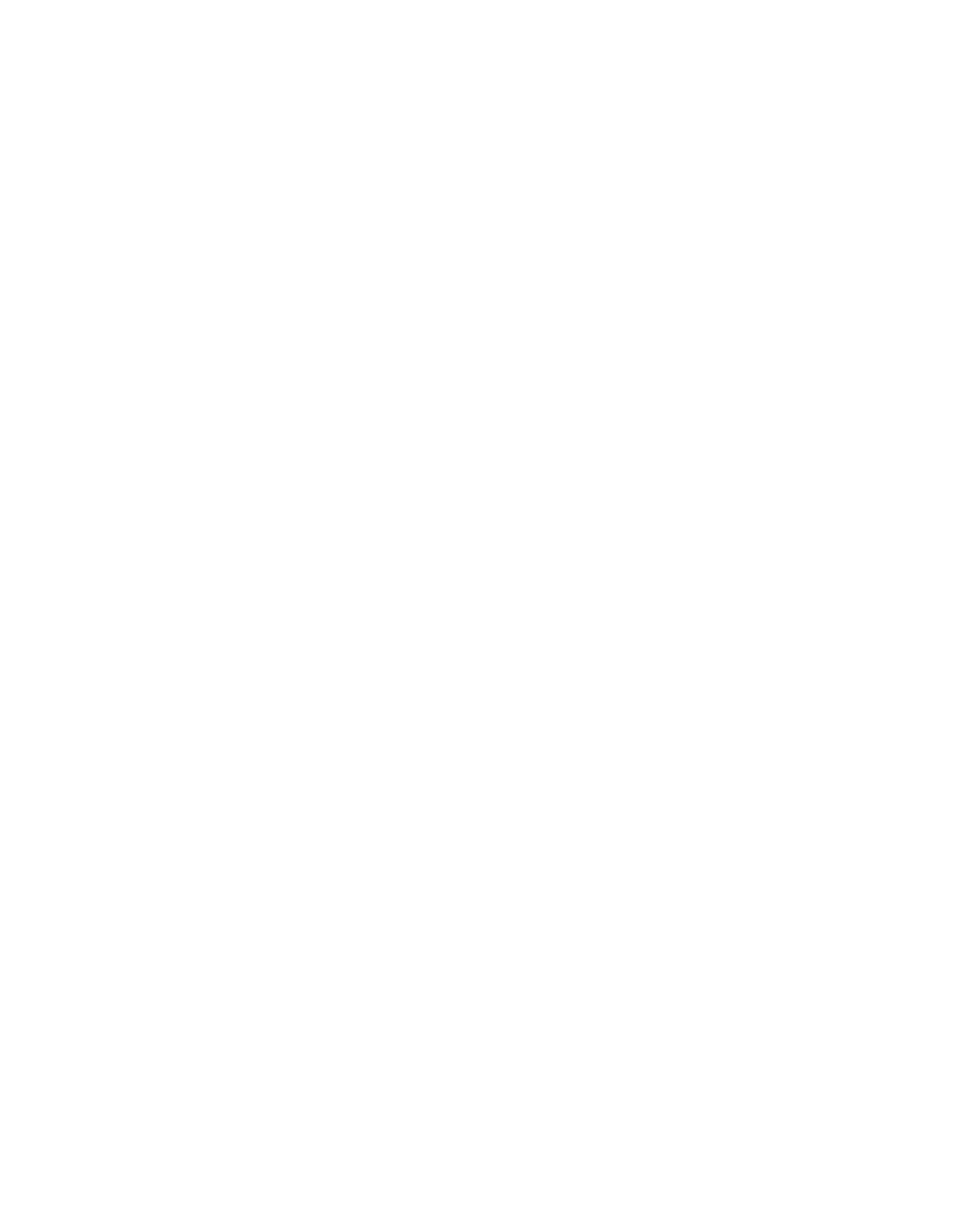# **HOUSE BILL 1558** \_\_\_\_\_\_\_\_\_\_\_\_\_\_\_\_\_\_\_\_\_\_\_\_\_\_\_\_\_\_\_\_\_\_\_\_\_\_\_\_\_\_\_\_\_\_\_

\_\_\_\_\_\_\_\_\_\_\_\_\_\_\_\_\_\_\_\_\_\_\_\_\_\_\_\_\_\_\_\_\_\_\_\_\_\_\_\_\_\_\_\_\_\_\_

#### AS AMENDED BY THE SENATE

Passed Legislature - 1991 Regular Session

## **State of Washington 52nd Legislature 1991 Regular Session**

**By** Representatives R. Meyers, R. Fisher, Schmidt, Orr, Hargrove, G. Fisher, Cooper, Zellinsky, Holland, Winsley, Betrozoff and Ludwig; by request of Legislative Transportation Committee.

Read first time February 1, 1991. Referred to Committee on Transportation.

1 AN ACT Relating to the compensation survey for the state patrol; 2 and amending RCW 41.06.167.

3 BE IT ENACTED BY THE LEGISLATURE OF THE STATE OF WASHINGTON:

4 **Sec. 1.** RCW 41.06.167 and 1986 c 158 s 7 are each amended to read 5 as follows:

6 The department of personnel shall undertake comprehensive ((salary 7 and fringe benefit)) compensation surveys for officers and entry-level 8 officer candidates of the Washington state patrol, with such surveys to 9 be conducted in the year prior to the convening of every other one 10 hundred five day regular session of the state legislature. In the year 11 prior to the convening of each one hundred five day regular session 12 during which a comprehensive ((salary and fringe benefit)) compensation 13 survey is not conducted, the department shall conduct a trend ((salary 14 and fringe benefit)) compensation survey. This survey shall measure 15 average ((salary and fringe benefit)) compensation movement which has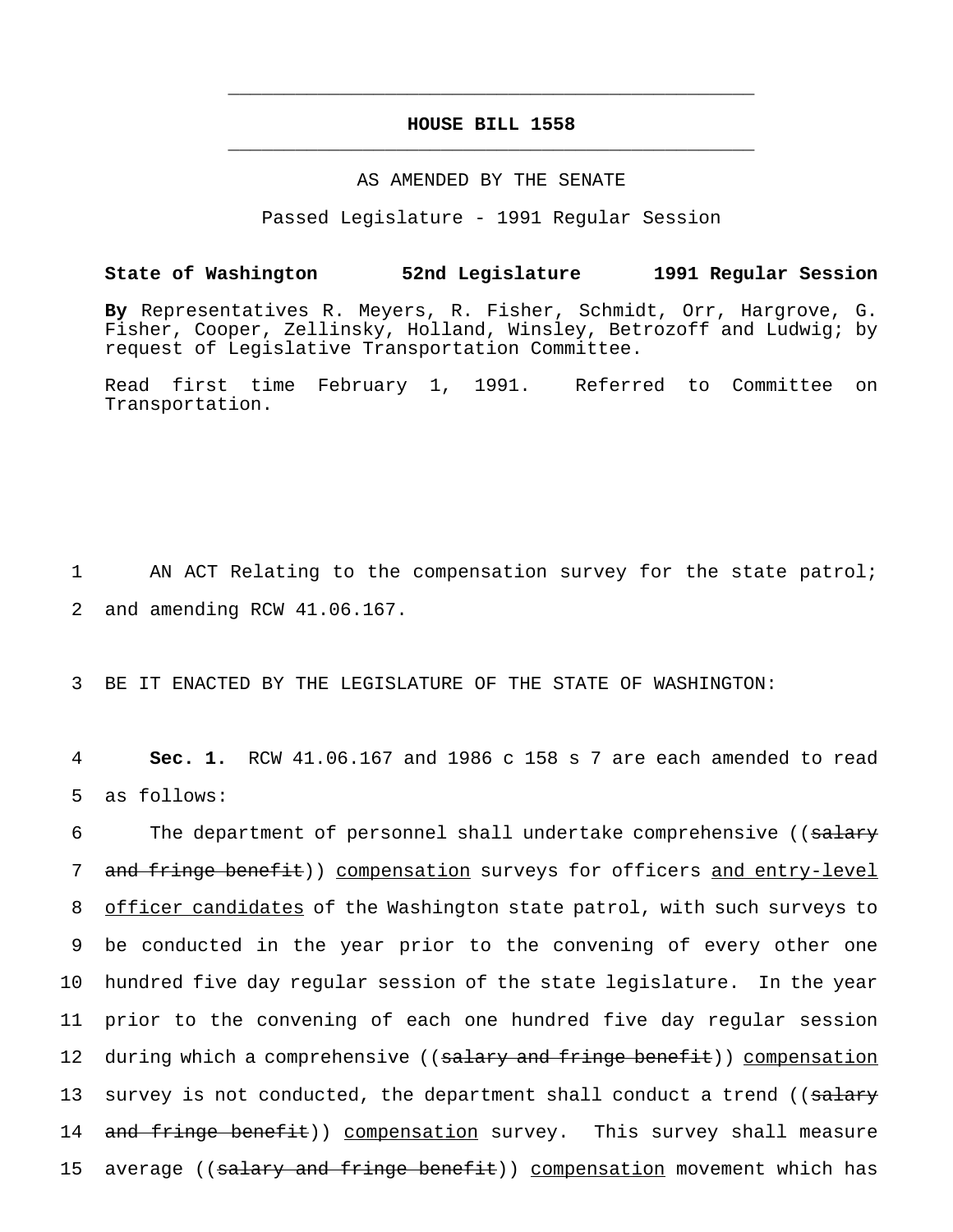1 occurred since the last comprehensive ((salary and fringe benefit)) 2 compensation survey was conducted. The results of each comprehensive 3 and trend survey shall be completed and forwarded by September 30th, after review and ((concurrence)) preparation of recommendations by the chief of the Washington state patrol, to the governor and director of financial management for their use in preparing budgets to be submitted to the succeeding legislature. A copy of the data and supporting documentation shall be furnished by the department of personnel to the 9 legislative transportation committee and the standing committees for appropriations of the senate and house of representatives. The office of financial management shall analyze the survey results and conduct investigations which may be necessary to arbitrate differences between interested parties regarding the accuracy of collected survey data and the use of such data for salary adjustment.

 Surveys conducted by the department of personnel for the Washington state patrol shall be undertaken in a manner consistent with statistically accurate sampling techniques, including comparisons of 18 medians, base ranges, and weighted averages of salaries. The surveys 19 shall compare competitive labor markets of law enforcement officers. This service performed by the department of personnel shall be on a reimbursable basis in accordance with the provisions of RCW 41.06.080 22 ((as now existing or hereafter amended)).

23 A comprehensive ((salary and fringe benefits)) compensation survey 24 plan and the recommendations of the chief of the Washington state 25 patrol shall be submitted jointly by the department of personnel and the Washington state patrol to the director of financial management, 27 the legislative transportation committee, the committee on ways and means of the senate, and the committee on appropriations of the house of representatives six months before the beginning of each periodic survey.

HB 1558.SL p. 2 of 3